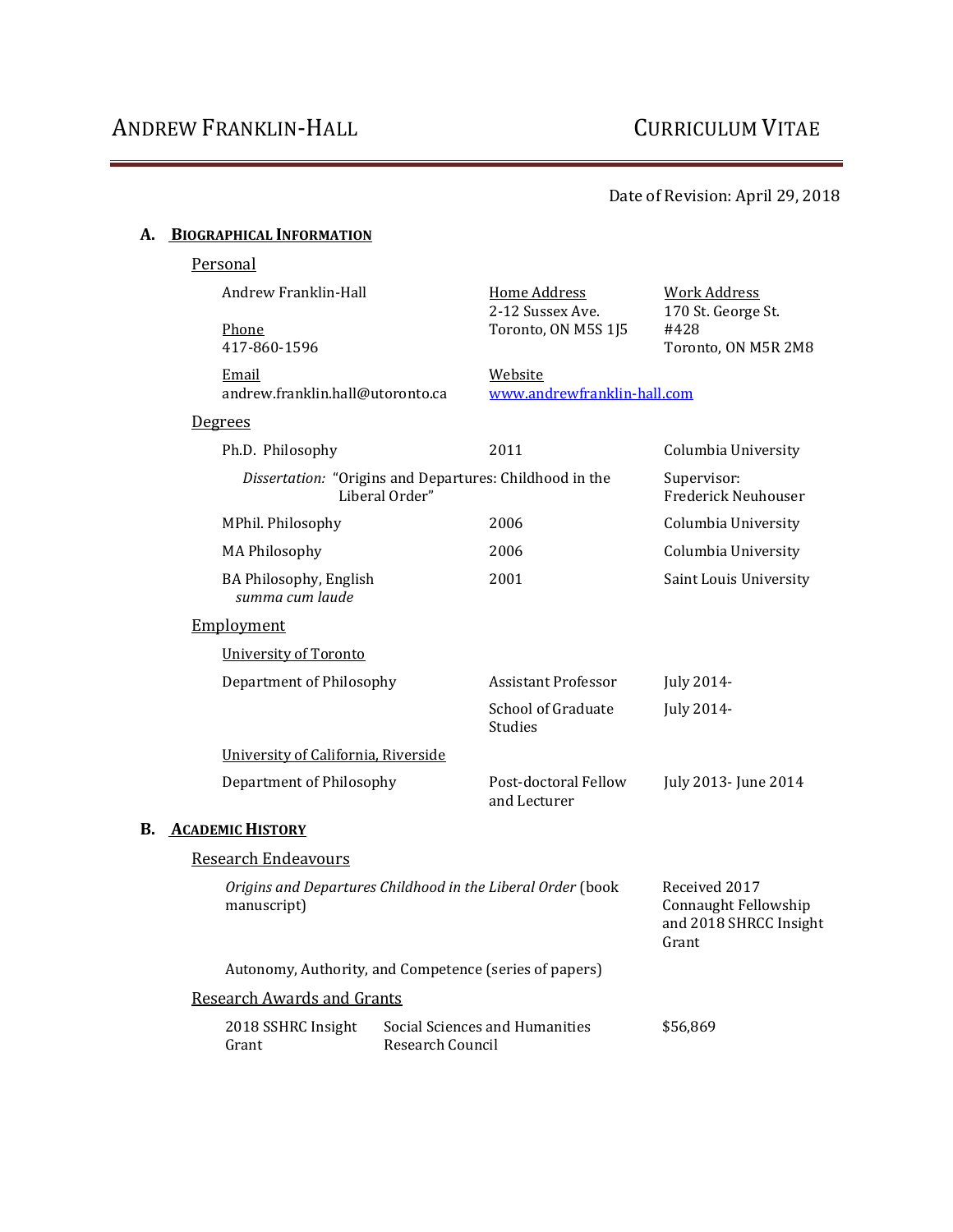| 2017 Connaught<br>New Researcher<br>Award | University of Toronto                                                                | \$9,500 |
|-------------------------------------------|--------------------------------------------------------------------------------------|---------|
| 2016 Tri-Council<br><b>Bridge Funding</b> | Faculty of Arts and Sciences &<br>Department of Philosophy, University<br>of Toronto | \$5,000 |
| 2016 SSHRC<br>Institutional Grant         | University of Toronto, Department of<br>Philosophy                                   | \$625   |
| 2015 SSHRC<br>Institutional Grant         | University of Toronto, Department of<br>Philosophy                                   | \$800   |

#### **C. SCHOLARLY AND PROFESSIONAL WORK**

#### Refereed Publications

#### A. Journal Articles

- 1. "Creation and Authority: The Natural Law Foundations of Locke's Account of Parental Authority," *Canadian Journal of Philosophy,* Vol. 42, Nos. 3/4, (September/December 2012), 255-280. (26 pages)
- 2. "On Becoming an Adult: Autonomy and the Moral Relevance of Life's Stages," *Philosophical Quarterly* 63 (April 2013), 223-247. (25 pages)

#### B. Book Chapters

3. Andrew Franklin-Hall and Agnieszka Jaworska, "Holding on to the Reasons of the Heart: Cognitive Deterioration and the Capacity to Love," in *Love, Reason, and Morality*, Esther Kroeker and Katrien Schaubroeck (eds.) (London: Routledge, 2016): 20-38.

#### Non-Refereed Publications

- 4. Book Review of Norvin Richards, *The Ethics of Parenthood* (Oxford University Press, 2010). *Journal of Value Inquiry* 46 (March 2012):117–121. (5 pages)
- 5. Book Review of Jonathan Wolff, *Ethics and Public Policy: A Philosophical Inquiry* (Routledge, 2011). *Journal of Applied Philosophy* 29 (August 2012): 266-268. (3 pages)

#### Manuscripts Under Review

6. "What May We Teach our Children"

#### Manuscripts in Preparation

- 7. "Binding the Self: The Ethics of Ulysses Contracts"
- 8. "Remaining True to Ourselves: Dementia, Value-Change, and Well-Being"
- 9. "Patient Autonomy and Mature Minors"
- 10. "Self-Control and Lingering Feelings: Caring, Internality, and the Self"
- 11. "Autonomy and Education: Beyond the Enlightenment Project"
- 12. "Neutrality as Ideology"
- 13. "Attachment, Evolution, and the Reasons for Love"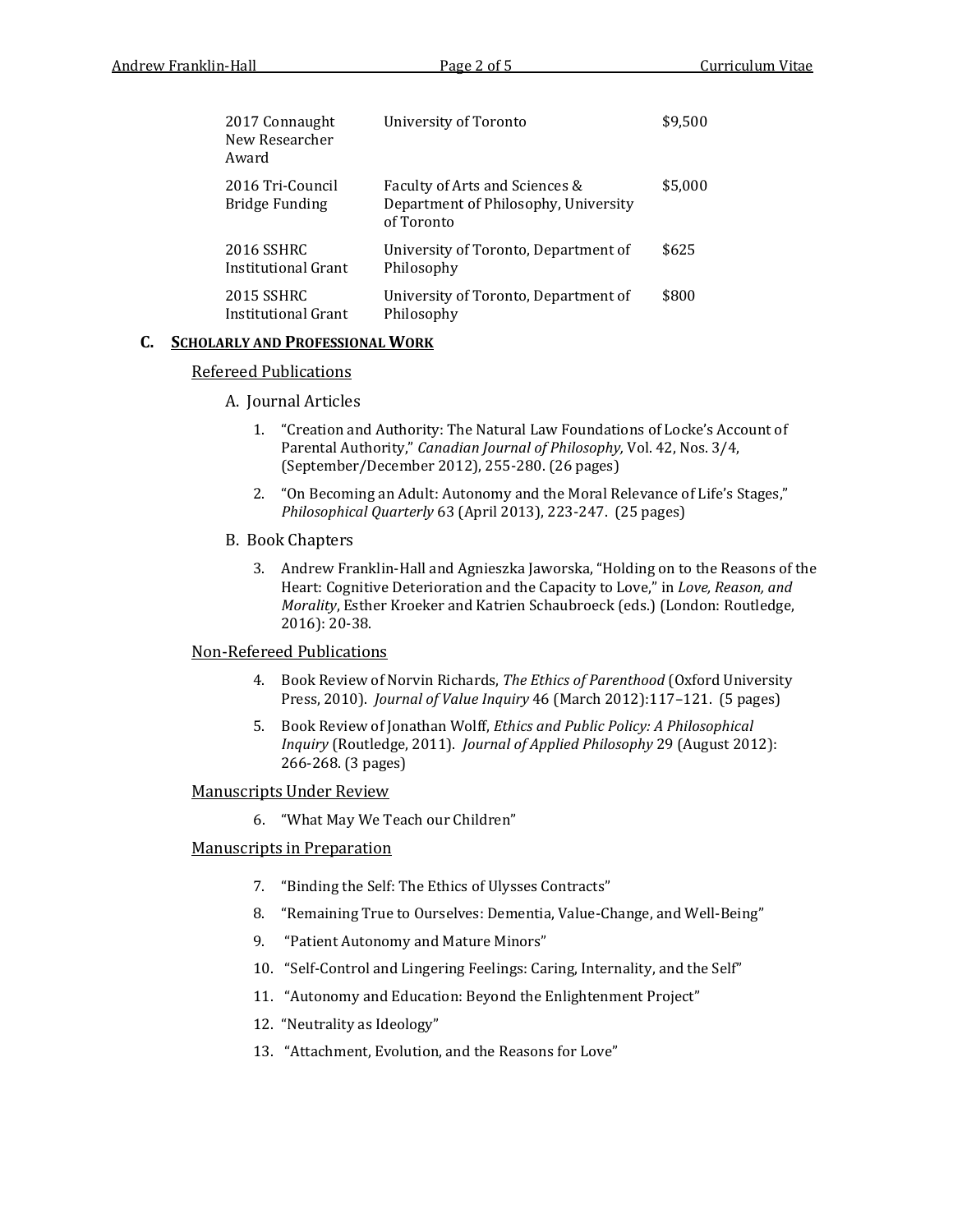### Presentations at Conferences and Meetings

| March 31, 2018     | "Binding the Self: The Ethics of Ulysses Contracts"<br>Pacific Philosophical Association Meeting<br>San Diego, California                                                                                   |
|--------------------|-------------------------------------------------------------------------------------------------------------------------------------------------------------------------------------------------------------|
| March 28, 2018     | "Attachment, Evolution, and the Reasons for Love"<br>Pacific American Philosophical Association Meeting<br>Society for the Philosophy of Sex and Love<br>San Diego, California                              |
| March 23, 2018     | "Binding the Self: The Ethics of Ulysses Contracts"<br>University of Toronto Philosophy Course Union Bioethics Event,<br>"Things All Philosophy Students Should Know About Bioethics"                       |
| January 25, 2018   | "Autonomy and Education: Beyond the Enlightenment Project"<br>Autonomy and Education Conference<br>Munich, Germany                                                                                          |
| October 12, 2017   | "Choosing Death over Dementia,"<br>Comment on Rebecca Dresser's<br>"Dementia, Dignity, and Physician Assisted Death"<br>Health Law, Politics, and Ethics Seminar Series<br>University of Toronto Law School |
| September 29, 2017 | "Parenting as a Goal-Directed Activity"<br>Comment on Alison Gopnik's The Gardener and the Carpenter<br>with response by Prof. Gopnik<br>The Rothman Institute of Philosophy<br>Western University          |
| September 12, 2017 | "Neutrality as Ideology"<br>Manchester Political Theory Workshop 2017<br>University of Manchester                                                                                                           |
| August 13, 2017    | "Binding the Self: The Ethics of Ulysses Contracts"<br>Rocky Mountain Ethics Conference 2017<br>University of Colorado                                                                                      |
| February 28, 2016  | "The Aristophanic Ideal"<br>University of Toronto Philosophy Course Union<br>Symposium on Love                                                                                                              |
| July 12, 2013      | "Love and Attachment"<br>Love and Human Agency, Summer Retreat, Lake Tahoe, CA                                                                                                                              |
| April 5, 2013      | "Might there be a Kantian Political Liberalism,"<br>A Response to Japa Pallikkathayil's "Political Reasons"<br>New York German Idealism Workshop<br>Columbia University                                     |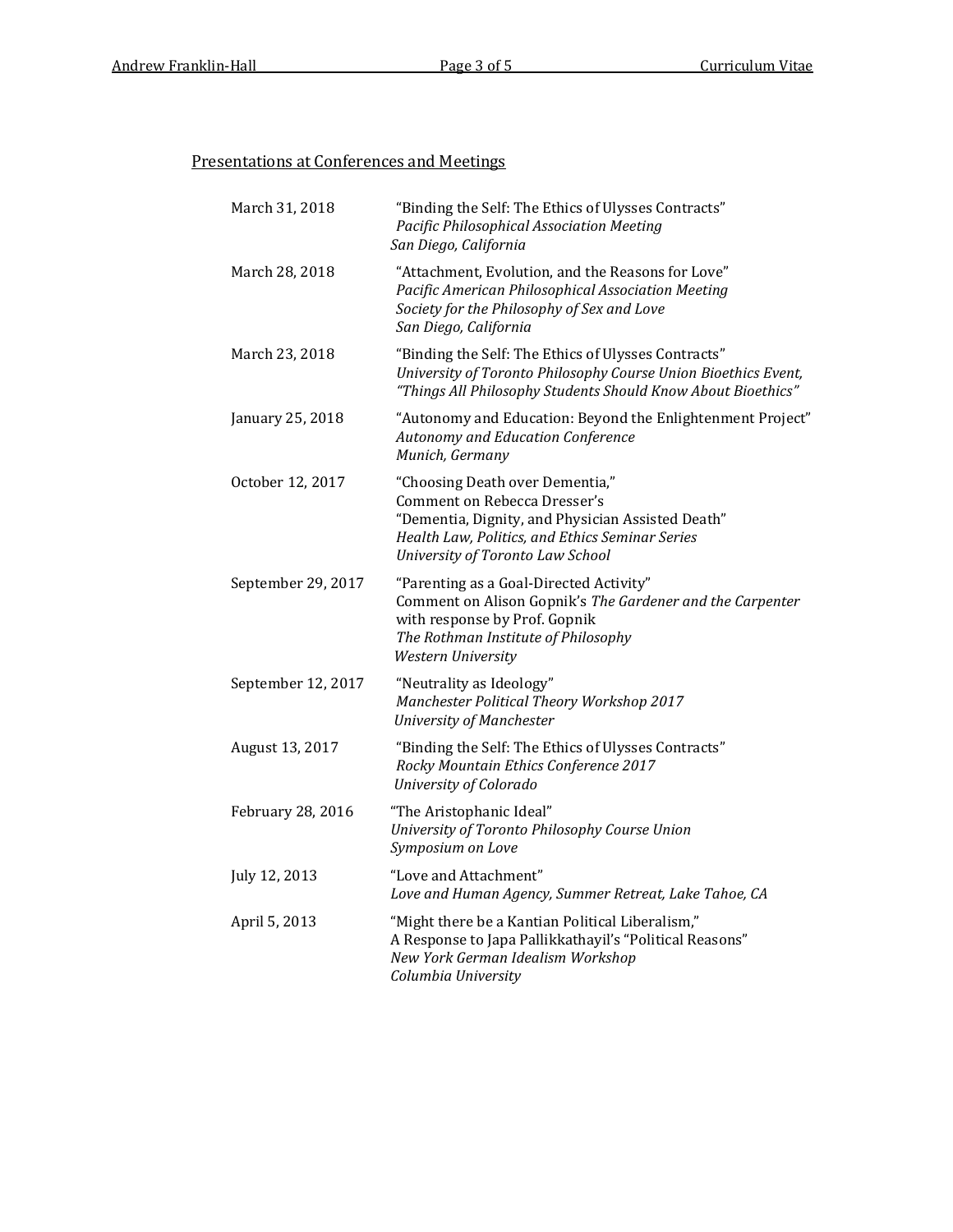| <b>Invited Lectures</b> |                                                                                                                                                                        |
|-------------------------|------------------------------------------------------------------------------------------------------------------------------------------------------------------------|
| May 3, 2017             | "Remaining True to Ourselves: Dementia, Value-Change,<br>and Authenticity"<br><b>Ethics Forum</b><br>New York University                                               |
| May 3, 2017             | "Remaining True to Ourselves: Dementia, Value-Change,<br>and Authenticity"<br><b>Ethics Forum</b><br>New York University                                               |
| April 22, 2015          | "Lingering Feelings: Caring, Internality, and the Self,"<br>Colloquium, University of California Riverside                                                             |
| June 29, 2014           | "Impairments of Reason and the Capacity to Love"<br>Keynote Address with Agnieszka Jaworska<br>Society for Applied Philosophy<br>St. Anne's College, Oxford University |
| February 8, 2013        | "Remaining True to Ourselves: Dementia, Value-Change,<br>and Self-Binding"<br><b>Binghamton University, SUNY</b>                                                       |
| February 1, 2013        | "Remaining True to Ourselves: Dementia, Value Change, and Self-<br>Binding"<br>University of California at Riverside                                                   |
| January 25, 2013        | "Remaining True to Ourselves: Dementia, Value-Change, and Self-<br>Binding"<br>University of Toronto                                                                   |
| January 26, 2012        | "Loving for the Right Reasons"<br>University of Illinois, Chicago                                                                                                      |

## **D. LIST OF COURSES (last 5 years)**

# Undergraduate Courses

*The University of Toronto*

| PHL 366<br>Topics in Political Philosophy<br>"Nationalism and Globalism" | Winter 2018                                     |
|--------------------------------------------------------------------------|-------------------------------------------------|
| <b>PHL 265</b><br>"Introduction to Political Philosophy"                 | Fall 2014, Winter 2016,<br><b>Fall 2016</b>     |
| <b>PHL 281</b><br>"Bioethics                                             | Fall 2016, Winter 2018                          |
| <b>TRR199</b><br>"The Nature of Love"                                    | Fall 2014, Fall 2015, Winter 2016, Fall<br>2017 |
| Other Institutions                                                       |                                                 |
| "Introduction to Biomedical Ethics"                                      | UCR - Spring 2014                               |
| "Ethics and Families"                                                    | UCR - Winter 2014                               |
| "Ethics and Social Issues"                                               | Pratt - Spring 2013, Fall 2012                  |
|                                                                          |                                                 |